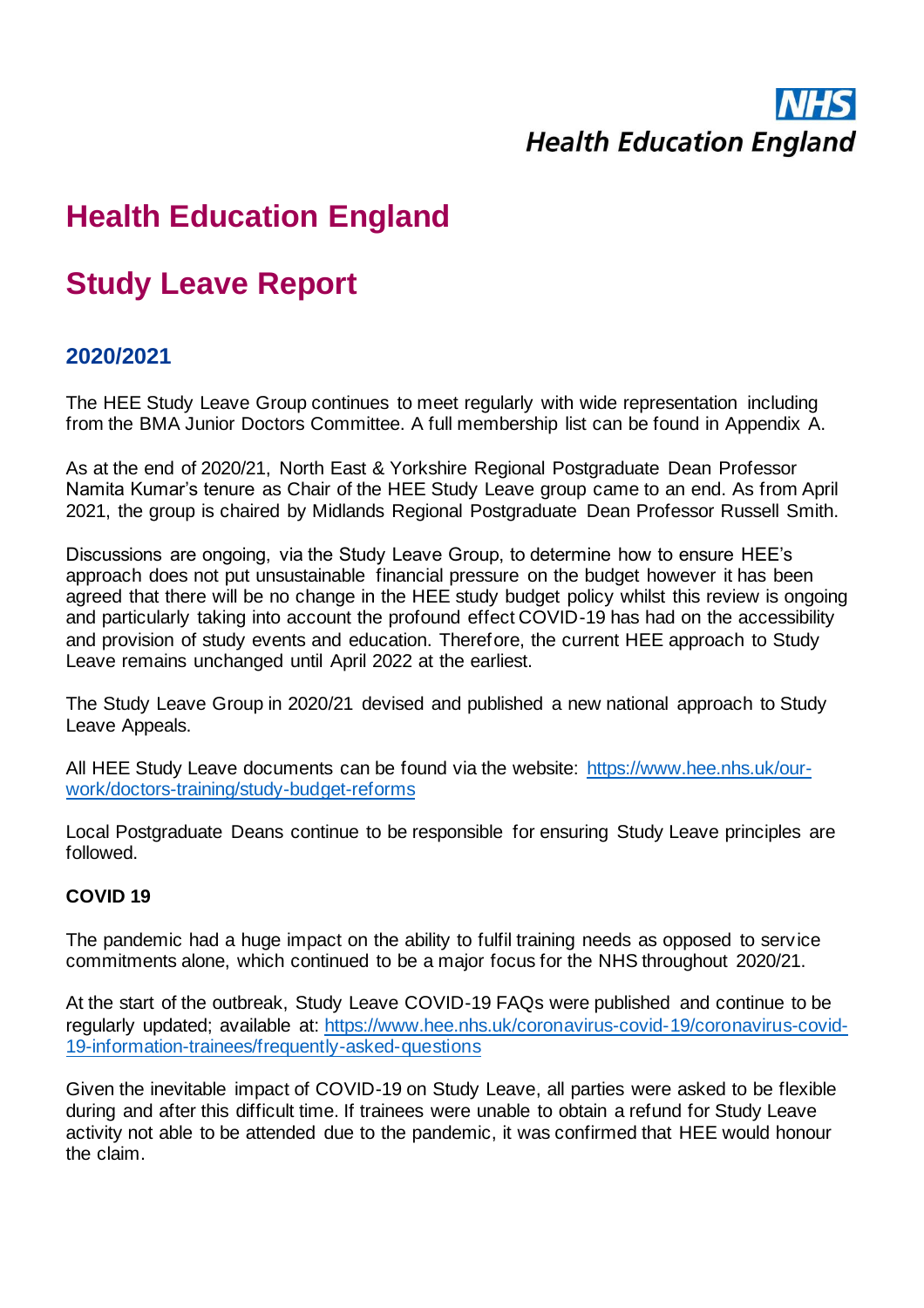Whilst social distancing and restricted face to face activity were in place, it was confirmed that Study Leave could be taken to attend on-line courses. The longer-term impact of COVID-19 may see some courses stay as remotely delivered and HEE's Study Leave processes will enable application for what may be a range of possibilities for trainees. As with any Study Leave application, sign-off at a local and individualised level remains essential.

It is important to stress that HEE is committed to ensure that the highest standards for training are maintained to ensure we equip our doctors of the future with the skills needed.

## **Total Spend Summary – 2020/21**

| Table 1: 2020/21 Financial Year Summary |  |  |  |
|-----------------------------------------|--|--|--|
|-----------------------------------------|--|--|--|

| 2020/21 Financial Year: HEE Study Leave Spend Summary |               |                    |                                                                                    |  |
|-------------------------------------------------------|---------------|--------------------|------------------------------------------------------------------------------------|--|
| <b>HEE Region</b>                                     | <b>Budget</b> | <b>Total Spend</b> | <b>Under/Overspend</b><br>(i.e. figures with a<br>minus indicates an<br>overspend) |  |
| North East & Yorkshire                                | 5,316,981     | 5,336,805          | $-19,824$                                                                          |  |
| North West                                            | 4,361,772     | 3,897,611          | 464,161                                                                            |  |
| <b>Midlands</b>                                       | 5,518,907     | 5,419,505          | 99,402                                                                             |  |
| East of England                                       | 3,005,253     | 2,858,169          | 147,084                                                                            |  |
| London                                                | 6,652,182     | 6,546,685          | 105,496                                                                            |  |
| South West                                            | 2,571,099     | 2,573,495          | $-2,396$                                                                           |  |
| South East                                            | 4,826,460     | 4,975,969          | $-149,509$                                                                         |  |
| <b>Totals</b>                                         | 32,252,654    | 31,608,238         | 644,415                                                                            |  |

*The 2020/21 financial year proved to be challenging given the ongoing pandemic and resulting volatility. HEE-wide resulted in an overall underspend of £644,415.* 

*A paper outlining principles for managing underspend was agreed via HEE Deans (Appendix B) which served to ensure that all study leave spend would be used in the support of training.* 

Funding totals in Table 1 relate only to Study budgets top sliced from tariff funding. General Practice, Public Health and Dental trainees have additional funds reported separately. There is an ongoing process to look to align this reporting which the HEE Study Leave group will be working on in 2021/22.

*A difficulty continues to be that the current study budget allocation arises from the total number of medical training posts with tariff attached and does not include the medical training posts directly funded by trusts, which number approximately 20% of the total.* 

## **Future Work**

The HEE Study Leave Group continues to meet regularly and benefits from the collaborative working between the BMA JDC, NHS Employers as well as teams within HEE.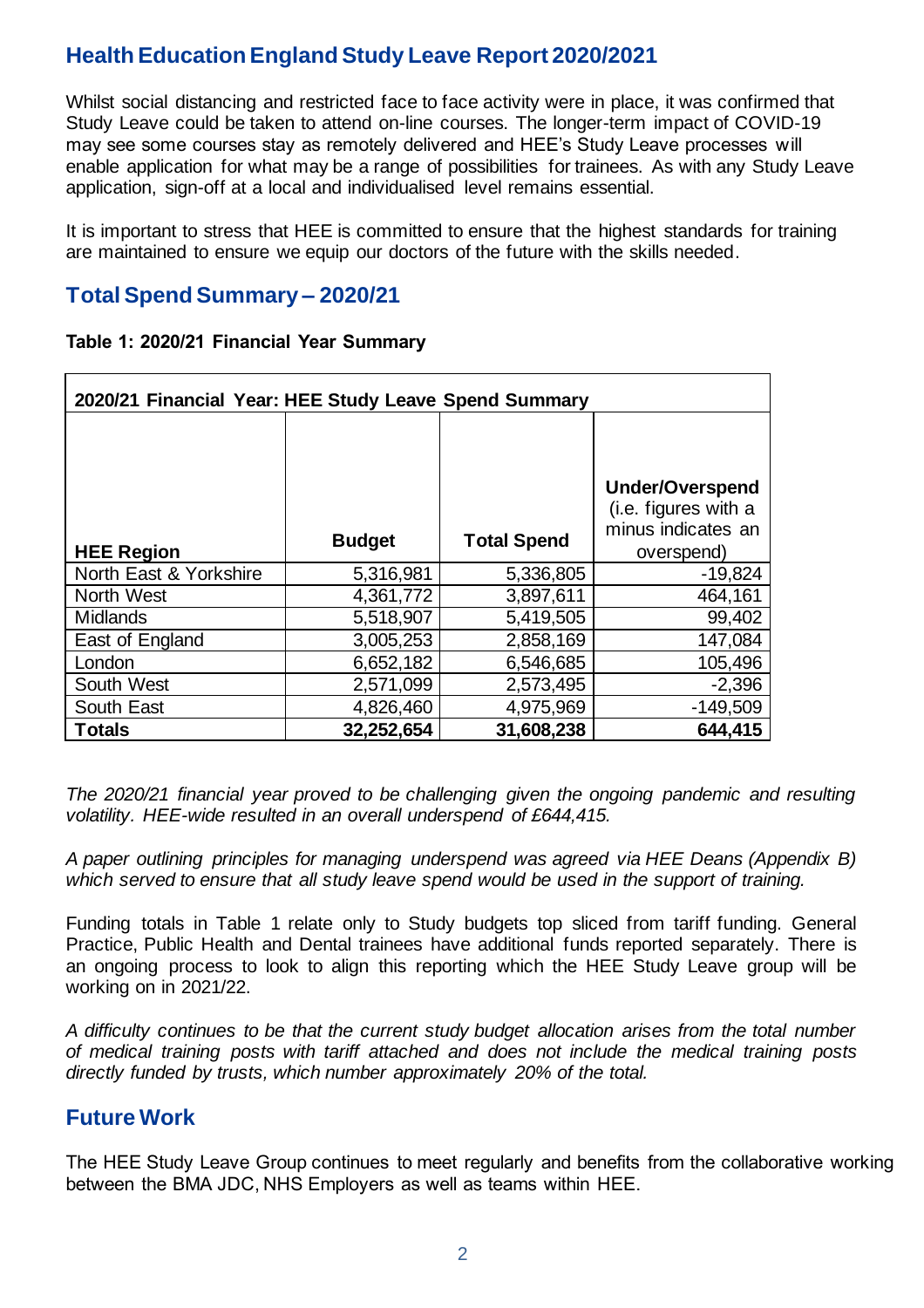A key piece of work for 2021/22 and beyond will be the development of plans to provide a more effective means for collecting and reporting on Study Leave activity and data. This will link to HEE's national Trainee Information System (TIS).

Financial considerations remain a key area of work for us throughout 2021, to prepare for both the financial and training year of 2022. The group continues to be committed to reviewing the policy and ensuring that no doctor in training is treated unfairly and receives what is needed.

#### **Summary**

The HEE Study Leave Group continues to be a lively and effective group where open and honest discussion occurs.

The delivery of the principles continues, despite significant challenges.

Study Leave, as part of general COVID recovery for Postgraduate Medical and Dental Training, are key current and on-going pieces of work.

Work continues to develop a solution for more effectively recording Study Leave data across HEE as linked with the Trainee Information System. It is hoped progress in this key area will be seen in 2021/22.

**Report Date – July 2021**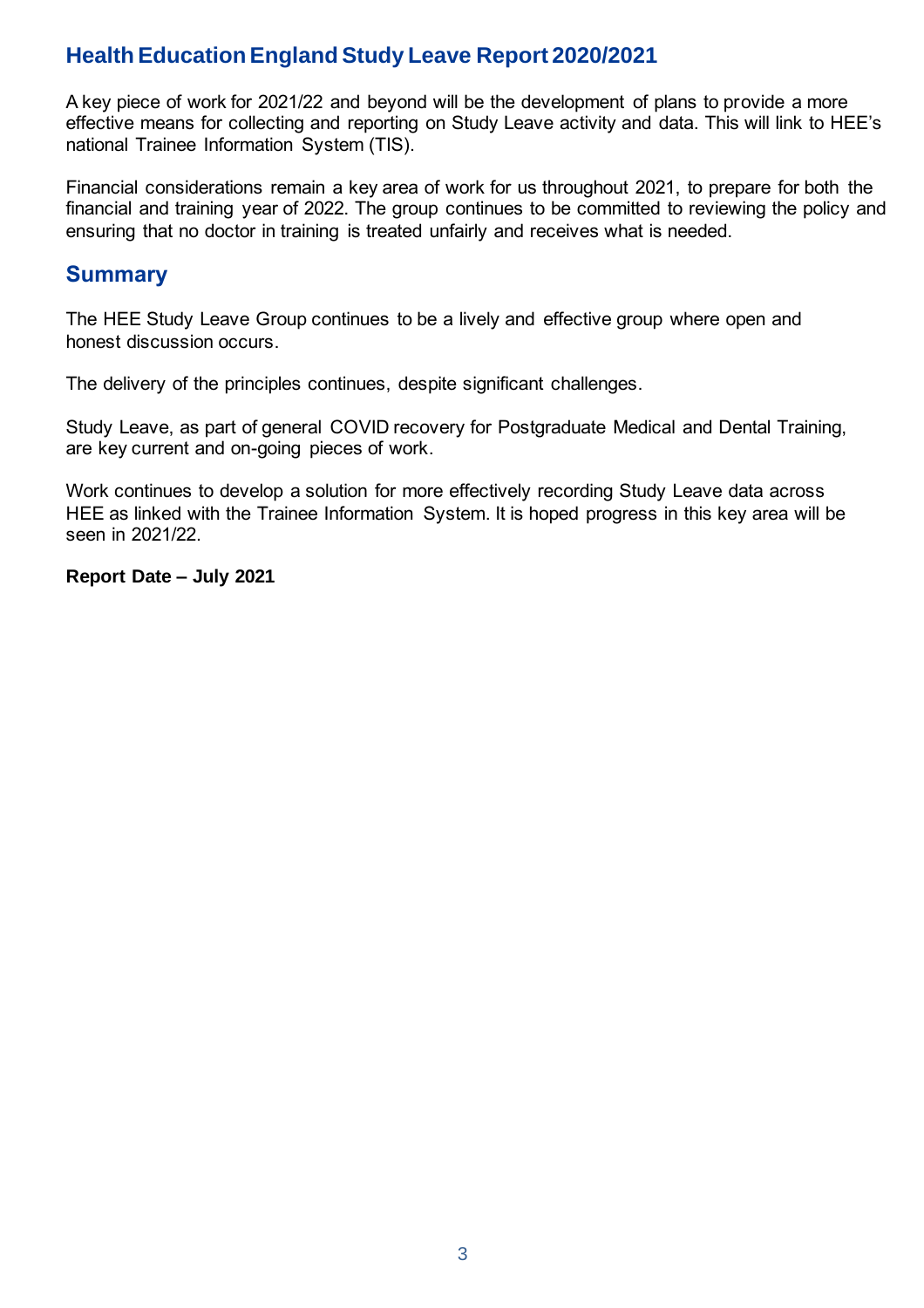Appendix A

## **HEE Dean's Study Leave Working Group**

## **Terms of Reference**

#### **Purpose of the group**

- 1. To consider the detailed issues of operationalising HEE's new approach to study leave for Postgraduate doctors and dentists in training across England.
- 2. The committee is accountable to HEE Deans.

#### **Key Objectives**

- 1. To ensure consistency across England in relation to individual specialty approaches to study leave.
- 2. To allow flexibility where appropriate
- 3. To share best practice across specialties and regions
- 4. To ensure that available budget is used for the required process
- 5. To ensure that there is adequate financial management of the budget allocated to the Study leave process
- 6. To determine the strategic direction of the allocation of central funding for study leave
- 7. To determine future Trainee Information System delivery for Study Leave

#### **Key Stakeholders:**

- Lead Deans
- Heads of Schools
- Royal Colleges
- AoMRC
- Doctors in training
- Directors of Medical Education

#### **Membership**

- Chair (Postgraduate dean)
- Deputy Chair (confirmed by Chair but from a different local office)
- Lead business manager
- Representation from each of the 7 regions
- National Director's of Education and Quality office (DEQ)
- HEE Dean's Programme manager
- Finance
- British Medical Association Junior Doctors Committee (BMA)
- General Practice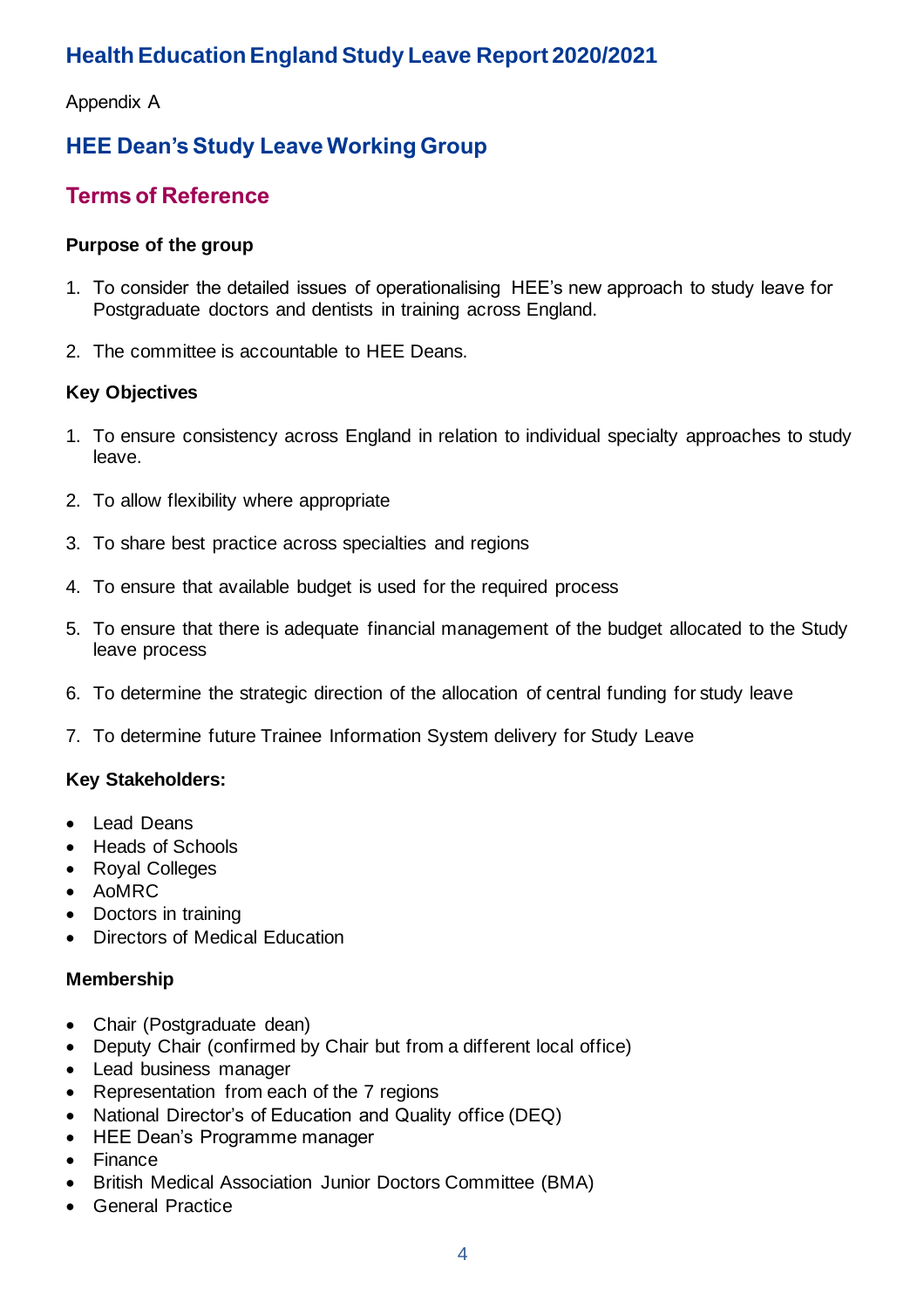- Foundation
- Dental
- Trainee Information System (TIS)
- Medical Education Reform Programme (MERP)
- Academy of Medical Royal Colleges (AoMRC)
- National Association of Clinical Tutors UK (NACT)

#### **Meetings and Procedures**

- Meetings or teleconferences to be arranged at least quarterly.
- Actions to be produced as a result
- The committee may invite other members as needed
- Members unable to attend may send a deputy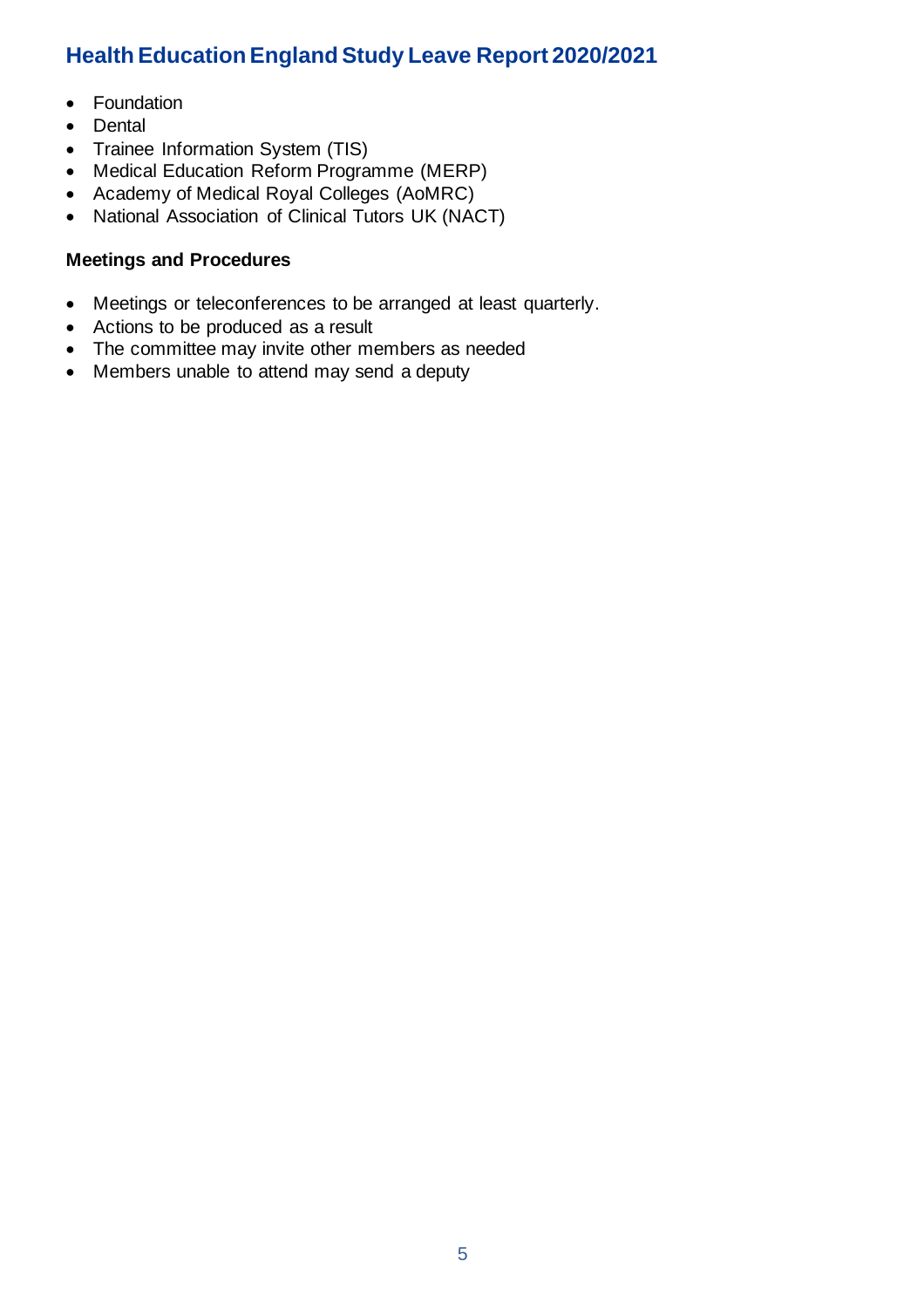Appendix B

## **Principles of 20/21 Study Leave underspend (Agreed at HEE Deans, October 2020)**

## **Introduction**

As part of HEE's programme 'Enhancing Junior Doctors Working Lives' a new approach to study leave was agreed. There was a move away from a 'notional individual annual allocation' of study leave funding that varied across each local office. The new system supported the delivery of all trainees' curriculum on approved training programmes, including all trust-funded training posts.

The link to the approach can be found here:

<https://www.hee.nhs.uk/our-work/doctors-training/study-budget-reforms>

The principles for guiding study leave remain the same regardless of budget line/source.

#### **COVID 19 and Plans for 20/21**

The current study leave guidance requests flexibility from all parties. This is being applied variably in local offices.

At August HEEDs we agreed to support online courses and honouring course reimbursements that had been approved in the 2019/20 training year but there had been delay in delivery of the courses and HEEDs further agreed to develop principles to manage any underspend.

#### **Financial Position**

Nationally colleagues are predicting a **£8.1m underspend** against the 20/21 budget of £32m. We have currently spent £5.6m (17% of the budget). This compares with 44% spent at the same time last year.

#### **Proposed Principles**

#### **National**

As many doctors and dentists in training as possible should benefit from the investment

As many specialties and areas should benefit from the investment

Doctors and dentists in training who are at risk of not meeting their required curriculum outcomes, and at risk of extension of training should be prioritised.

Spend across local office, regional and national boundaries to support the above.

#### **Proposed areas of spend**

- Support organisations to use Microsoft TEAMS as needed for the short term only and to mitigate against COVID 19. To be decided on an individual organisation level by the local Postgraduate Dean
- Support development of TIS module nationally for HEE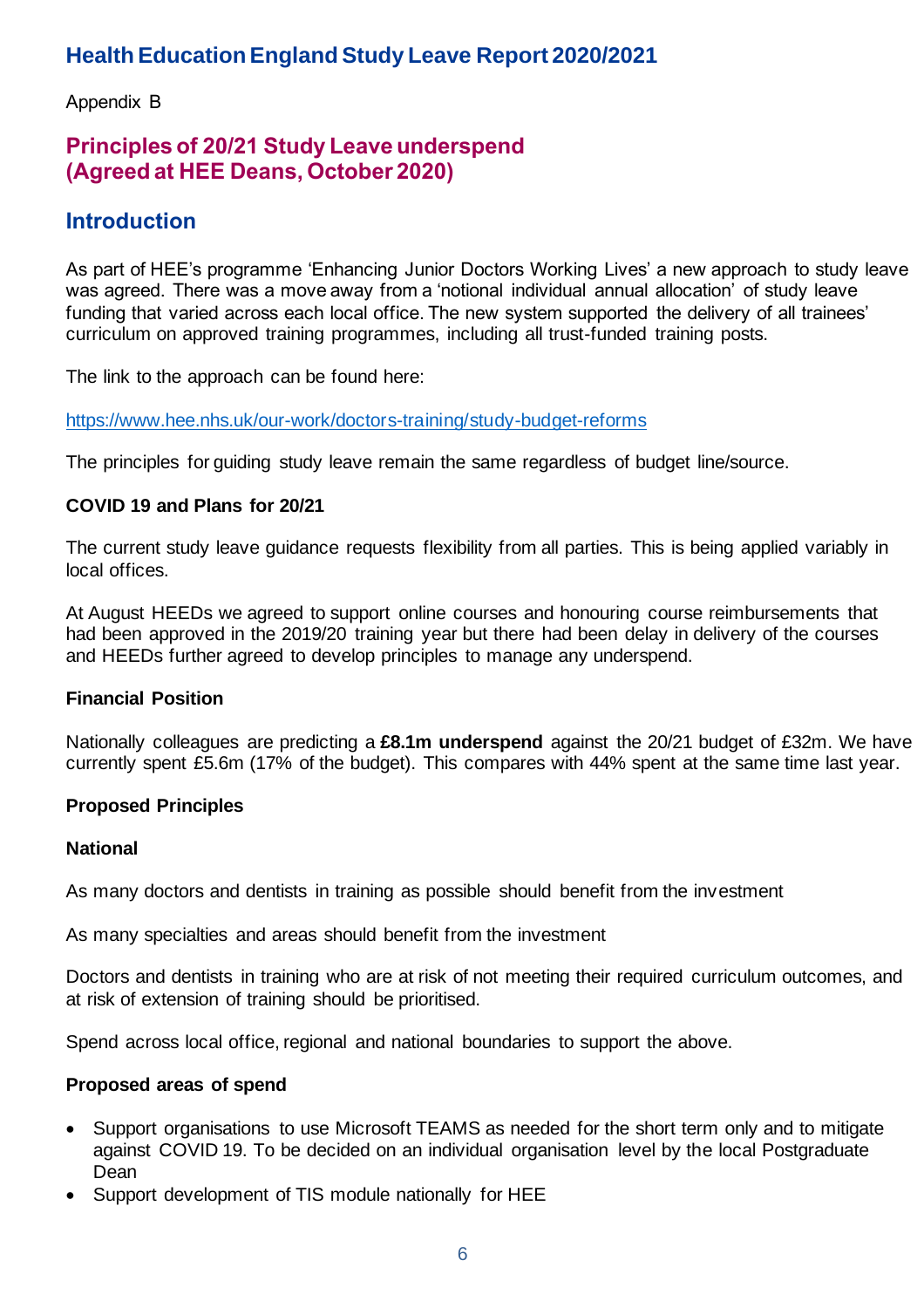- Support Training in the Independent sector
- Support for shielding doctors and dentists

#### **Regional/Local**

Due to varying infrastructure and access to training facilities, not all regions and doctors in training in all regions have the same needs. Postgraduate deans and their teams are monitoring ARCPs and training extensions due to COVID 19 and are therefore best placed to invest appropriately.

- Decisions will be made by the local Postgraduate Dean dependent on availability of local infrastructure and delays in CCT based on local ARCP outcomes
- As many doctors in training in as much of the region as possible should benefit from the investment
- Simulation and other Equipment

HEE Deans should support these requirements through partner organisations and should also include resource for ongoing maintenance and evaluation of usage. The asset will need to go on the partner organisation's asset register eg endoscopy academies, wet and dry cataract labs. These payments could go via the LDA where they are in place.

If there is further underspend then the previous GMC/NETS and other survey results should be used to address region wide concerns in training to support system wide improvement to training.

Ideally HEE needs to be as flexible as possible in this area as a result of COVID 19 to enable PGDs and their teams to minimise extension to training costs, and delay CCT holders as a major workforce supply issue for the NHS.

#### **Capital Spend**

Internal arrangements and classification are set out below.

This issue was discussed at the Study Leave Finance Meeting in October 2020. It was advised that HEE could not directly purchase assets regarded as capital but could ask other organisations to manage such required spend.

Calum Pallister, HEE Director of Finance, has confirmed that HEE has a negligible capital budget so trusts would need to make the purchases through capital and then hold the assets. HEE cannot own the asset but can support the purchase and maintenance of simulation and other equipment as required to meet training needs.

### **Capital Expenditure Briefing for Budget Holders**

This briefing is to remind all budget holders of what constitutes capital expenditure.

Any expenditure to acquire Non-Current Assets is classed as capital. These assets can be tangible (building, plant, equipment), intangible (IT software, patents, trademarks, and copyrights) or investments.

These assets need to satisfy the following requirements:

- delivers future economic benefit (i.e. adds value)
- has a life of more than one year, in most cases several years